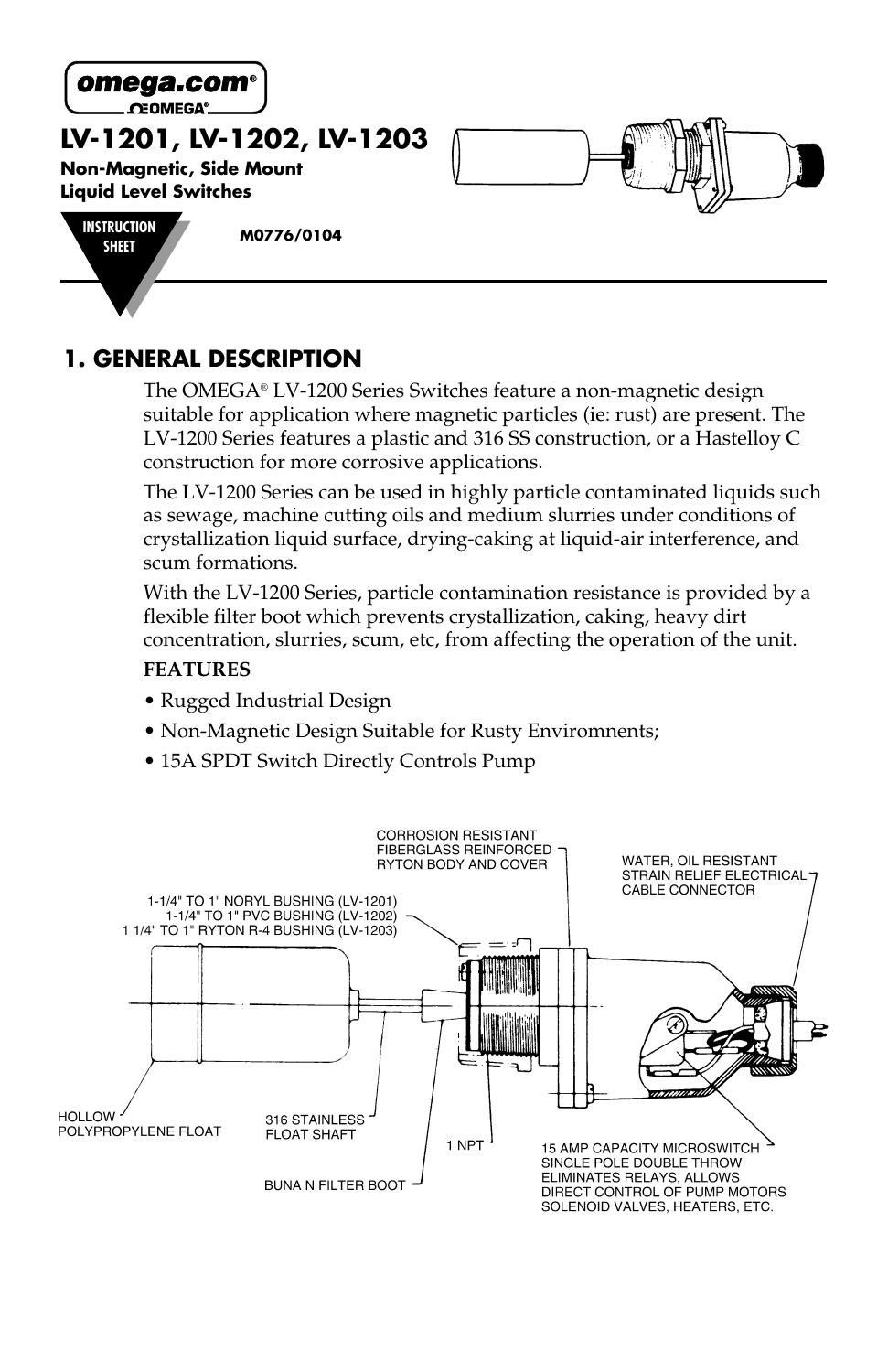## **SPECIFICATIONS FOR MODELS LV-1201, & LV-1202**

#### **• Model LV-1201 (NORYL® PPO)**

For use in water, acids, bases, inorganic solutions, sewage, contaminated water

#### **• Wetted Surfaces**

Noryl® Engineering Plastic (PPO), 316 SS Stainless Steel, Hypalon®

#### **• Nominal Working Temperature & Pressure**

| Temperature $(^{\circ}F)$ | 200 | Max.               |
|---------------------------|-----|--------------------|
| Pressure (PSIG)           | 75  | Operating          |
|                           | 100 | Max. Non-Operating |

#### **• LV-1202 (FORTRON®PPS) (Broad Chemical Spectrum)**

For use in acids, bases, inorganic solutions, alcohols ketones, chlorinated organics, esters, ether, hydrocarbons, nitrites, phenols

#### **• Wetted Surfaces**

Fortron® Engineering Plastic (PPO), 316 SS Stainless Steel, Viton®

#### **• Nominal Working Temperature & Pressure**

| Temperature $(^{\circ}F)$ | 200 | Max.               |
|---------------------------|-----|--------------------|
| Pressure (PSIG)           | 75  | Max. Operating     |
|                           | 100 | Max. Non-Operating |

#### **• Working Fluid Spec. Gravity**

| Model 1201 | $0.6$ Min. |
|------------|------------|
| Model 1202 | $0.7$ Min. |
| Model 1203 | $0.7$ Min. |

## **• Electrical Switch Characteristics**

SPDT UL and CSA listed 15 AMP @ 1/2 HP: 125/250 Vac 1/2 AMP @ 125 Vdc, 1/4 AMP @ 250 Vdc 5 AMP 125 Vac (Tungsten Lamp Load) 10,000,000 Operation Median.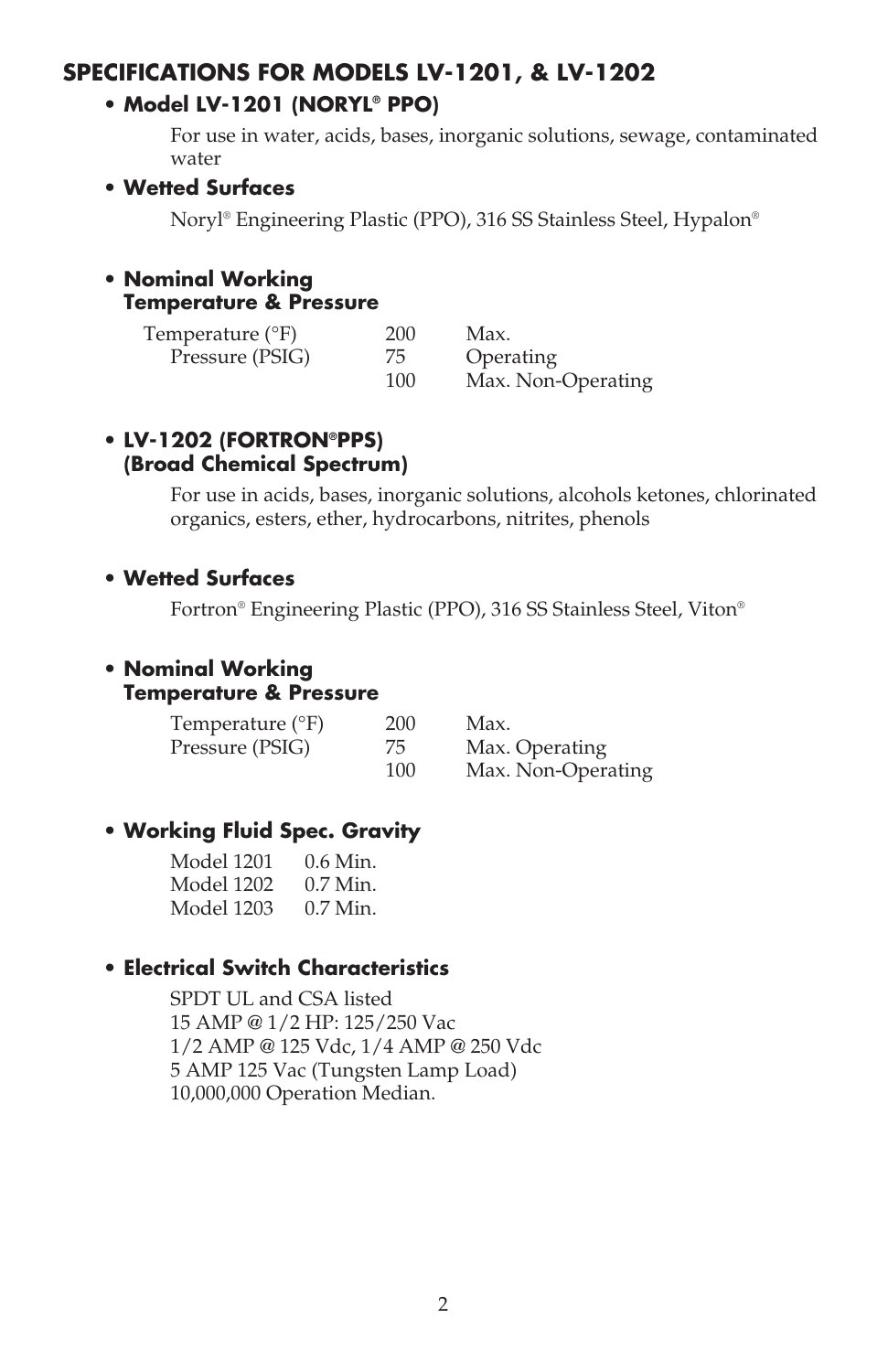# **II. SPECIFICATIONS FOR MODELS LV-11201, & LV-1202 con't**

#### **• SPDT-Dry Circuit**

Gold Cross bar Contacts for Computer/ PLC Interfaces 1.0 AMP or less 5-24 Vac/Dc (UL & CSA Listed)

#### **• Liquid Level Change to Activate Switch:**

-6.35 mm (-1/4") All Models

#### **• Weight:**

0.22 kg. (1/2 lb) All Models

#### **• INSTALLATION DIMENSIONS**

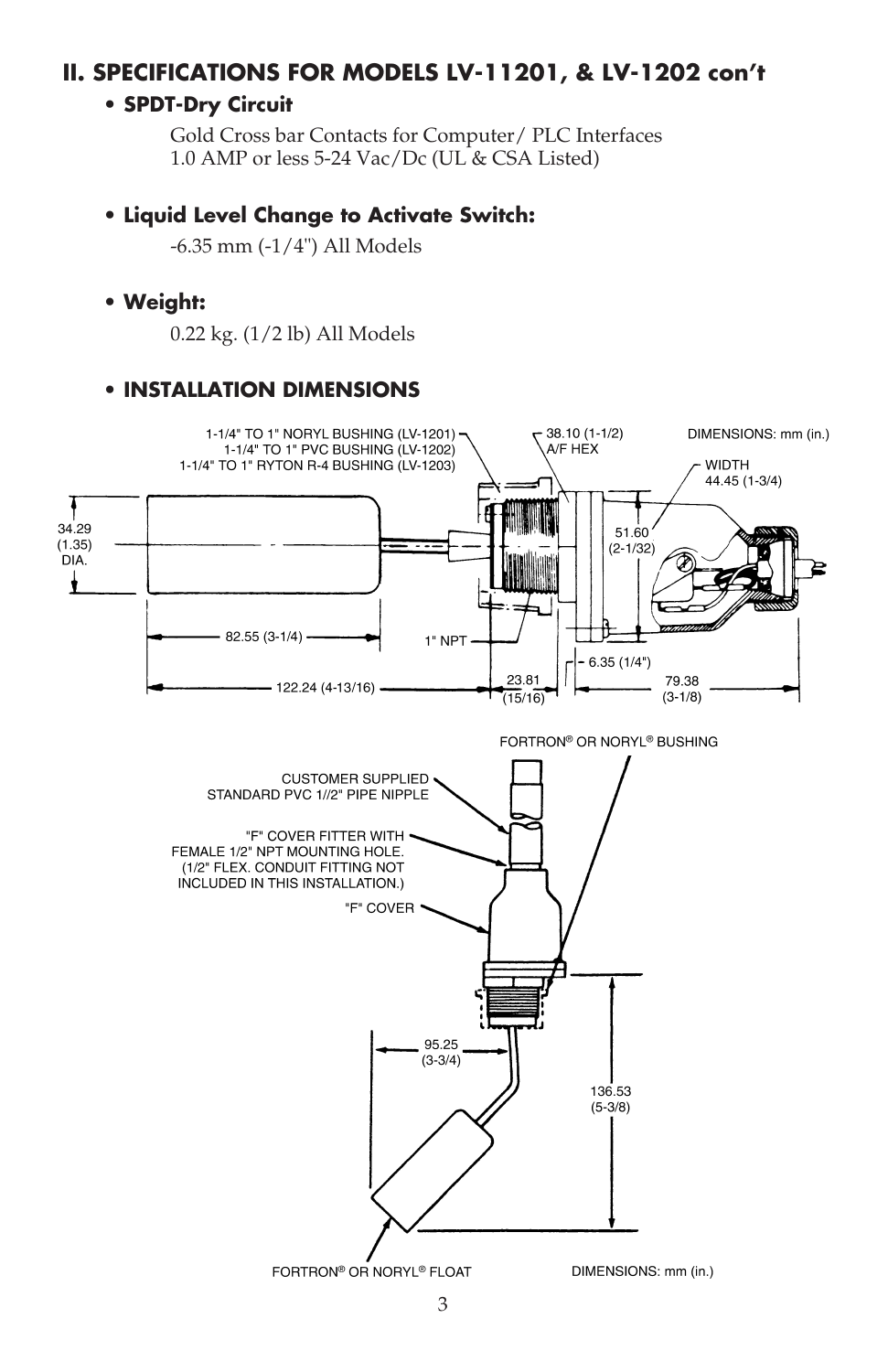

LV-1202 / FF LV-1203 / F



4

12.70 mm (1/2") STRAIGHT F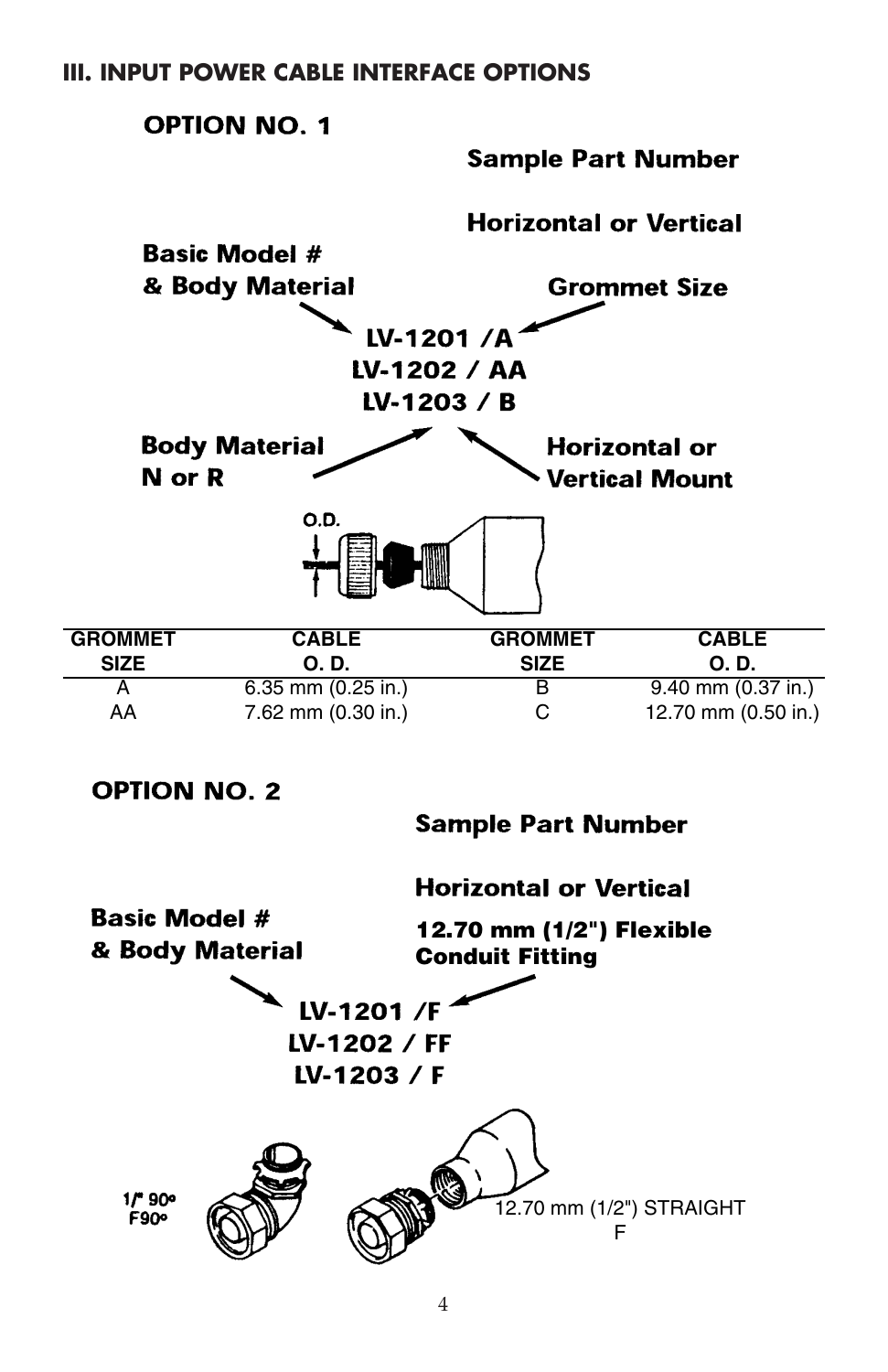# **ASSEMBLY WARNING**

**THE LV-1200 SERIES EMPLOY AN EXTERNAL SEAL SHAFT (A), A FLEXIBLE ELASTOMER DIAPHRAGM SEAL (B), AND AN INTERNAL FEED THRU SHAFT OR SWITCH ACTUATING ARM (D) - REFER TO DIAGRAM BELOW. ALL THREE ELEMENTS ARE ASSEMBLED AND LOCKED IN PLACE WITH LOCTITE ADHESIVE. TO PREVENT RUPTURE OF SEAL AND LEAKAGE INTO SWITCH AREA, IT IS CRITICALLY IMPORTANT THAT TORQUE NOT BE APPLIED TO SEAL SHAFT (A), FLOAT SHAFT (E) OR DRAG DISK ARM (E), DURING CHANGE OF FLOAT OR DISK DRAG.**

**IF FLOAT SHAFT OR DRAG DISK ARM (E) REQUIRE REPLACEMENT, IT IS NECESSARY TO REMOVE FILTER BOOT (F). SEAL SHAFT (A) MUST THEN BE HELD FIRMLY IN A VISE OR WITH PLIERS WHILE (E) IS THREADED AND A NEW SHAFT IS ASSEMBLED.**

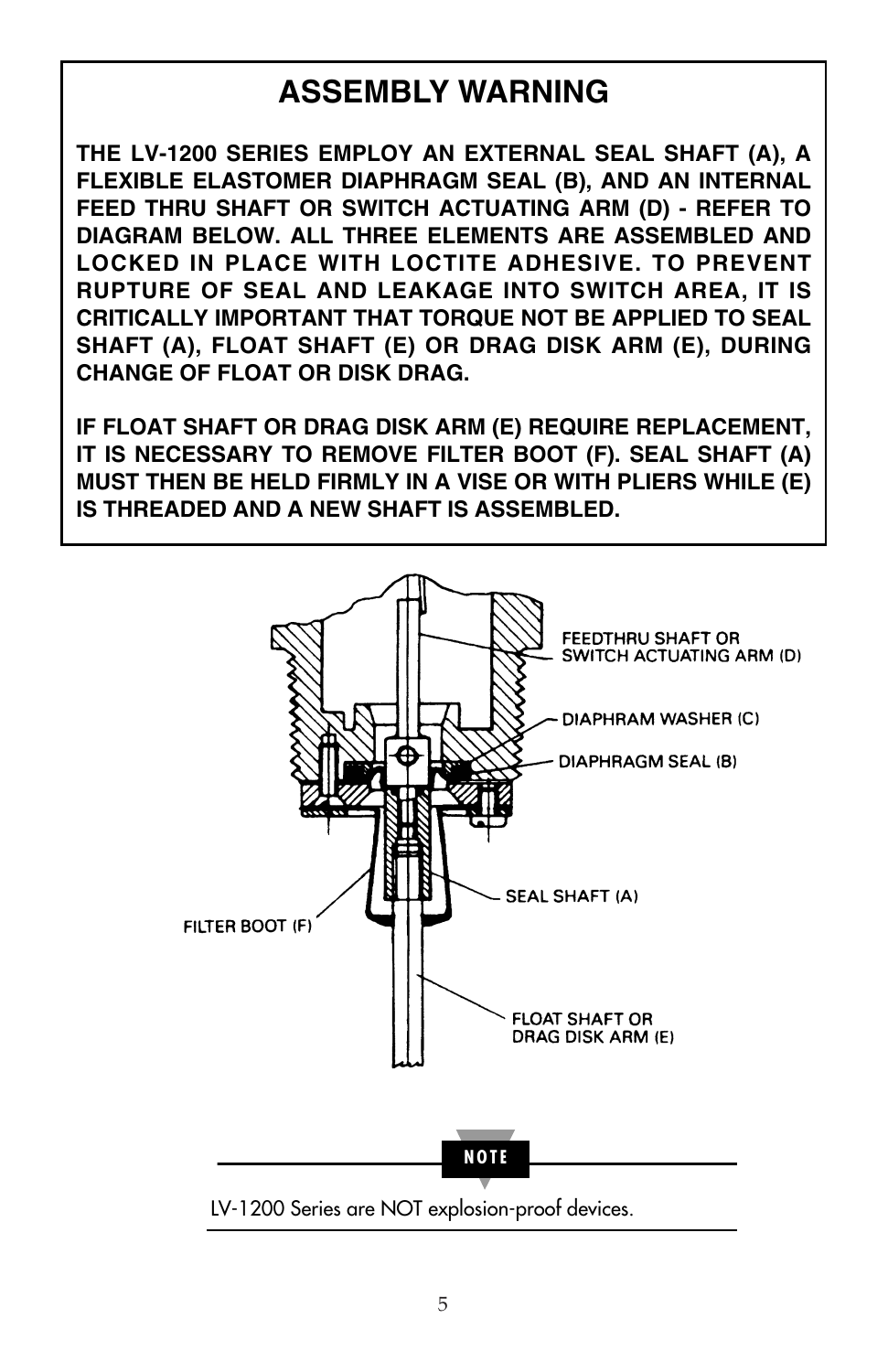# **IV. INSTALLATION AND OPERATION**

The LV-1200 Series Liquid Level Switch is for side-mounting ONLY. It is supplied with a 1½" or 1¼" x 1" bushing (Noryl®, Model LV-1201; PVC, Model LV-1202, and Ryton R-4 for Model LV-1203) threaded in place with 2 to 3 wraps of Teflon® tape, which must be intact or renewed if the bushing and switch are separated before assembly in tank. Care must be exercised when threading the bushing into plastic or metal fittings. Apply a minimum of 2 to a maximum of 3 wraps of Teflon tape to the threads of the bushing. This is especially important if the unit is to be used in metal fittings where coarse metal threads could gall plastic if not lubricated. The plastic bushing **CAN BE CRACKED** if the main body of the level switch is tightened into it **FIRST**. Cracking will not occur if the bushing is **FIRST** tightened into the pipe or tank fitting and **THEN** the LV-1200 body is tightened into the bushing.

#### **Therefore:**

- **Step 1.** Teflon tape thread and tighten plastic bushing into pipe or tank fitting.
- **Step 2.** Teflon tape thread and tighten the LV-1200 Switch into plastic bushing by applying wrench to hexagon section. Repeat steps 1 and 2 until arrow on the body points UPWARD and the threads are leak tight.



Plumbers tools such as pipe wrenches are not recommended if possible, use a "Rigid" type wrench where the smooth jaws closely fit the hexagon section.

## **V. ELECTRICAL WIRING**

- 1. Remove the gland nut, grommet and switch cover
- 2. Strip the outer jacket of the electrical cord back approximately 32 mm (11 ⁄4"). Strip the insulation from the individual conductors back approximately 6 mm (1 ⁄4").
- 3. Slip on terminals are supplied with each switch. Remove them from the switch terminals and crimp on or solder to the electrical leads.
- 4. Feed the electrical cable through the gland nut, grommet and switch cover as shown below.

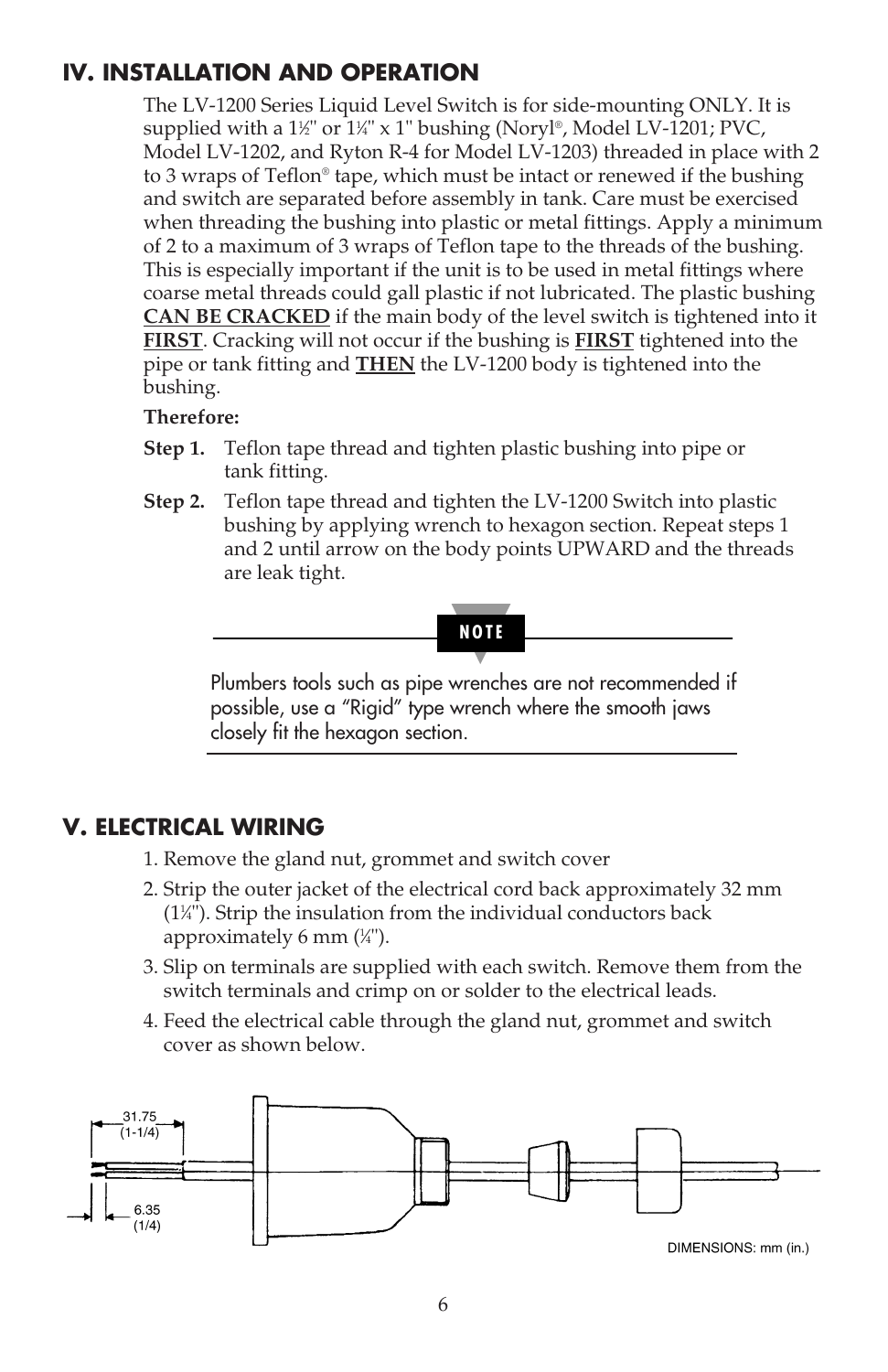# **V. ELECTRICAL WIRING Con't**

- 5. Apply slip on terminals to appropriate contacts of the microswitch.
- 6. Slide the cover down the cable and fasten it to the body of the switch with the 4 screws provided.
- 7. Slide the grommet down the cable until the outer jacket is level with the small end of the grommet and then push the grommet into the tapered end of the cover.
- 8. Hold the cable jacket to prevent rotation and thread the gland nut firmly onto the cover.

**Figure 1:** Wiring Schematic for power applied to the load when the liquid level is less than the set point (power to the load is interrupted when the level increases to above the set point.)



**Figure 2:** Wiring Schematic for power applied to the load when the liquid level is greater than the set point (power to the load is interrupted when the level decreases to above the set point.)



Microswitch actuation point may be monitored by an audible click or with an OHM meter before connecting the line power to the terminal strip or by monitoring the voltage supplied to the load through the microswitch.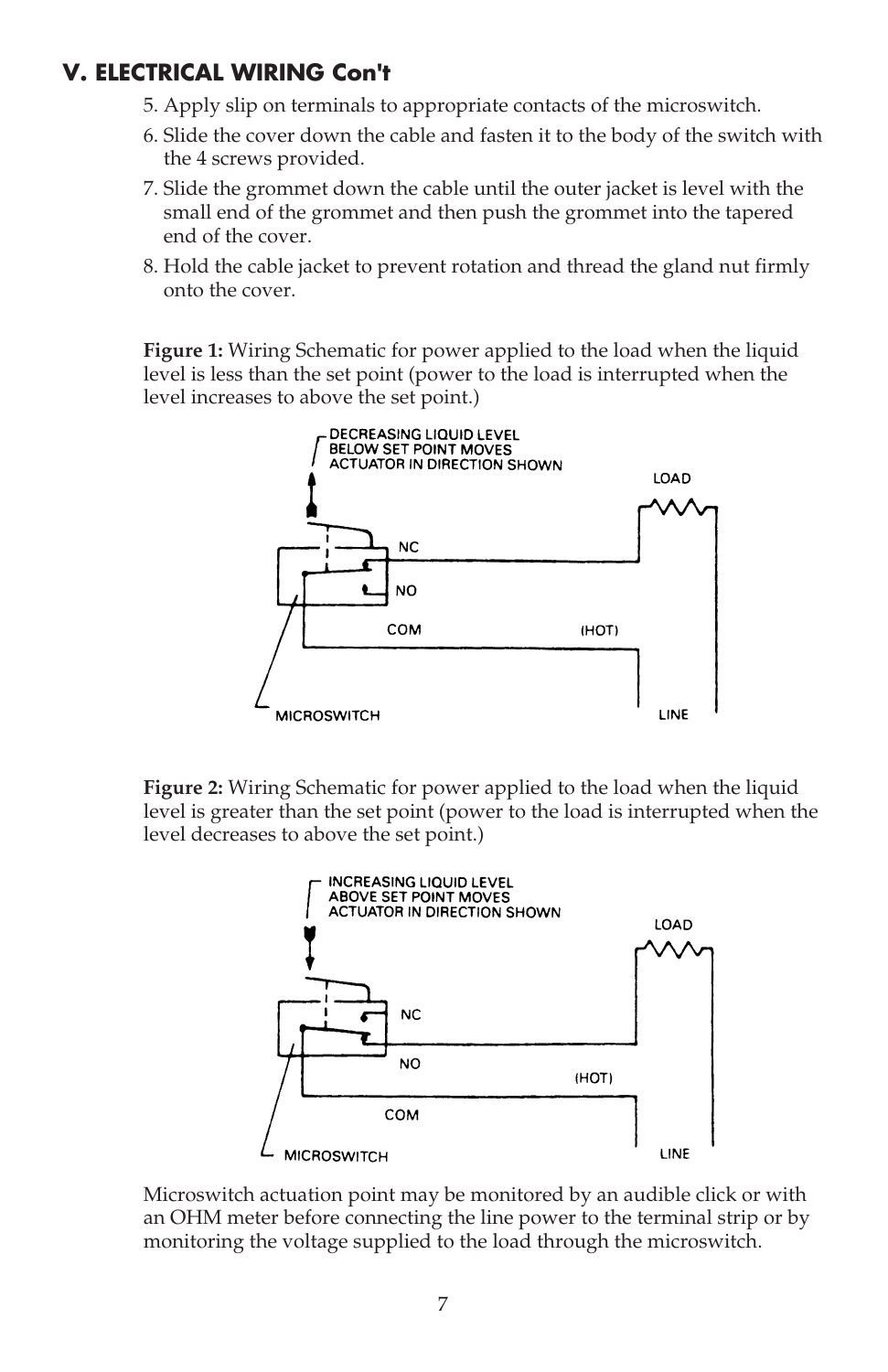## **LV-1201 AND LV-1202 PARTS LIST DIAGRAM**

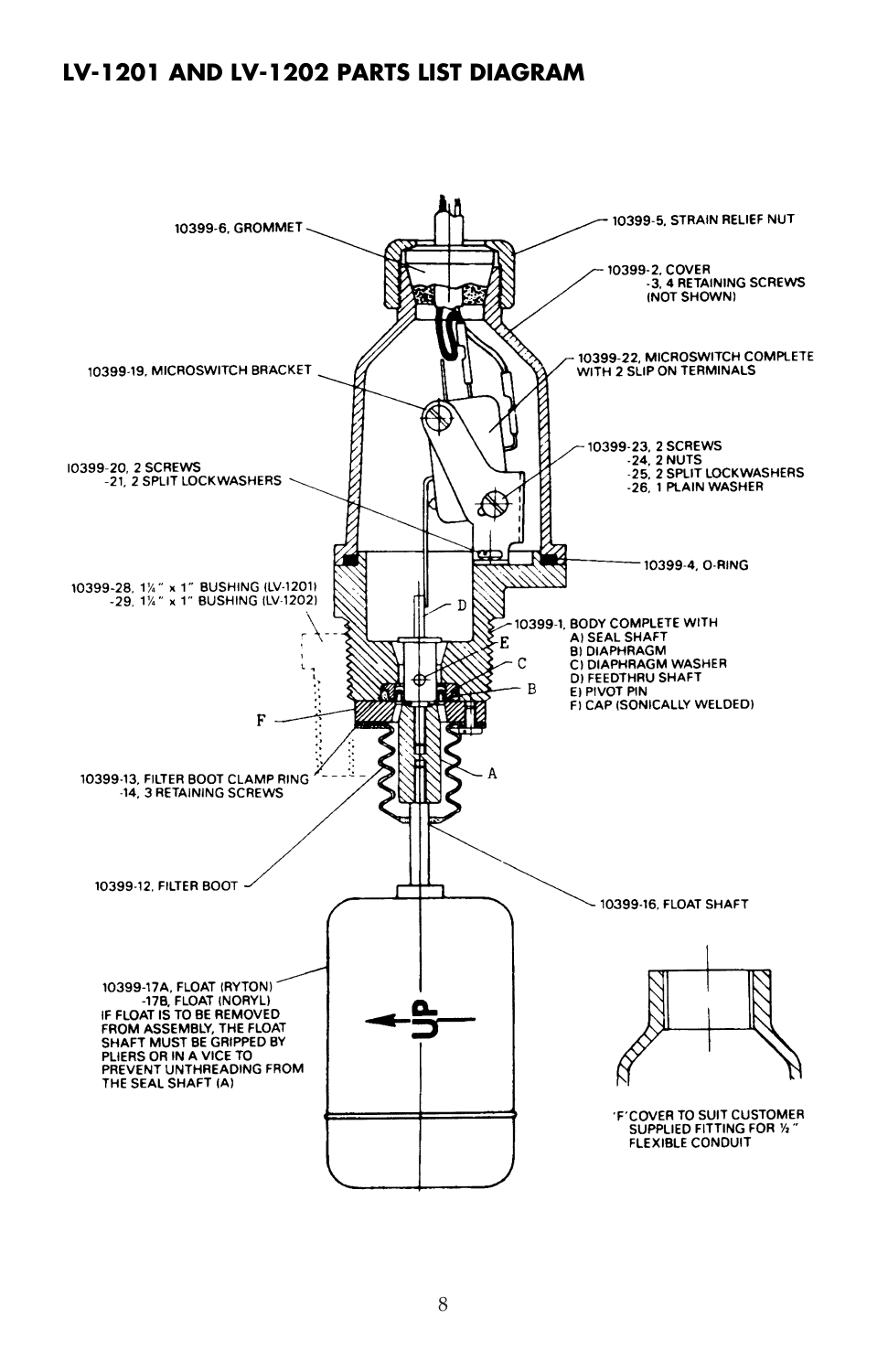# **LV-1201 PARTS LIST DIAGRAM**

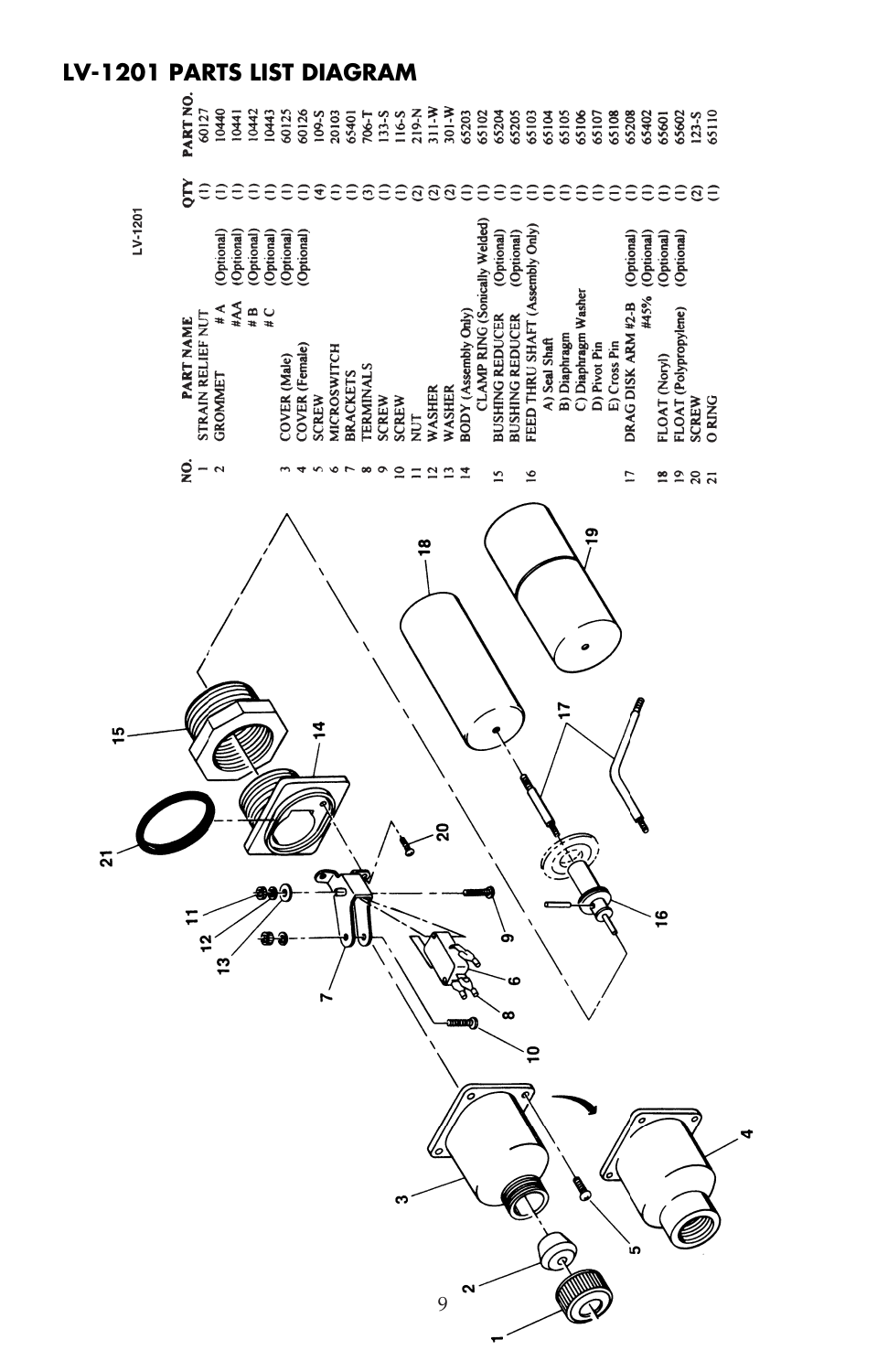## **LV-1202 PARTS LIST DIAGRAM**

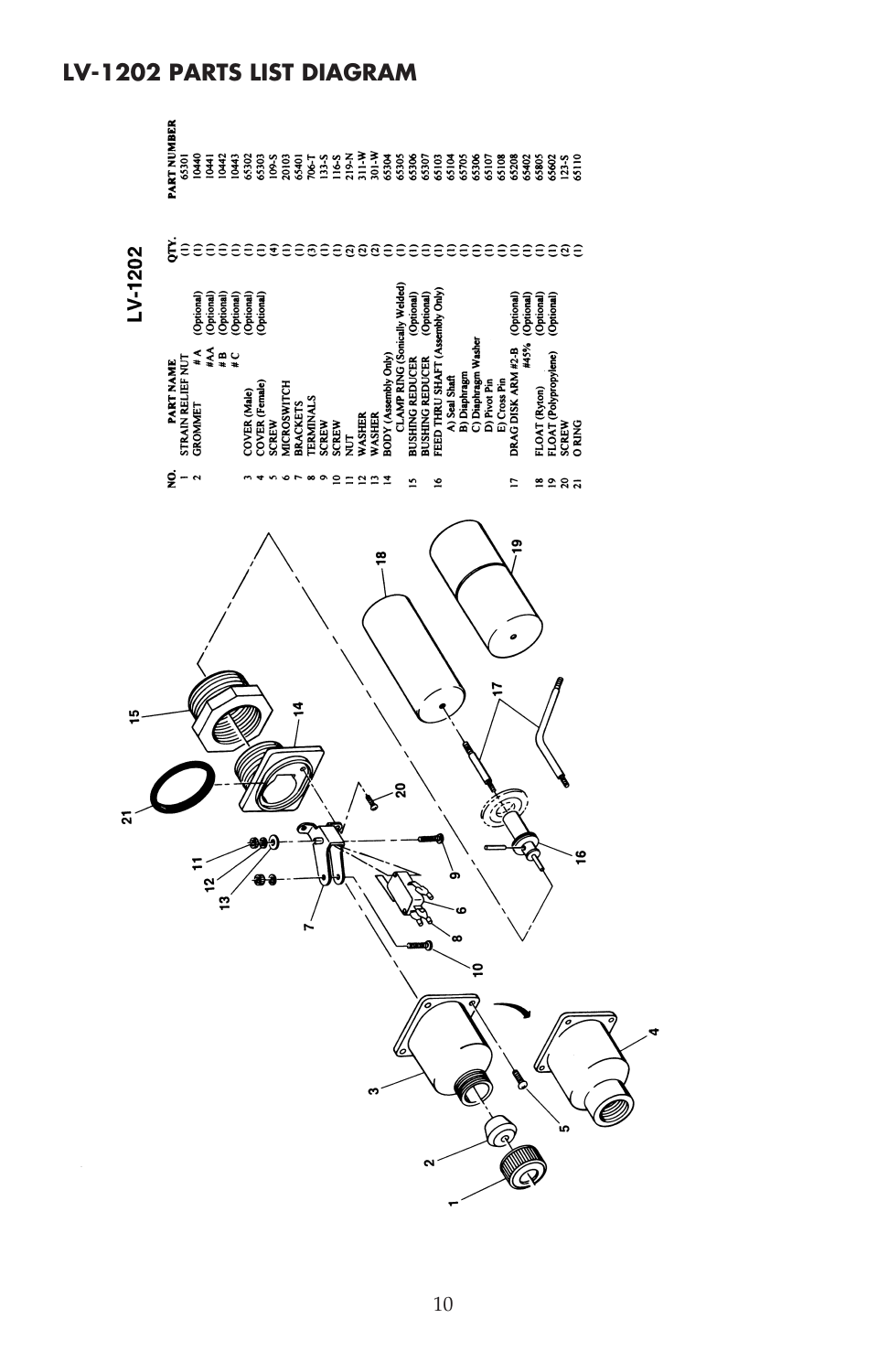## **LV-1203 PARTS LIST DIAGRAM**